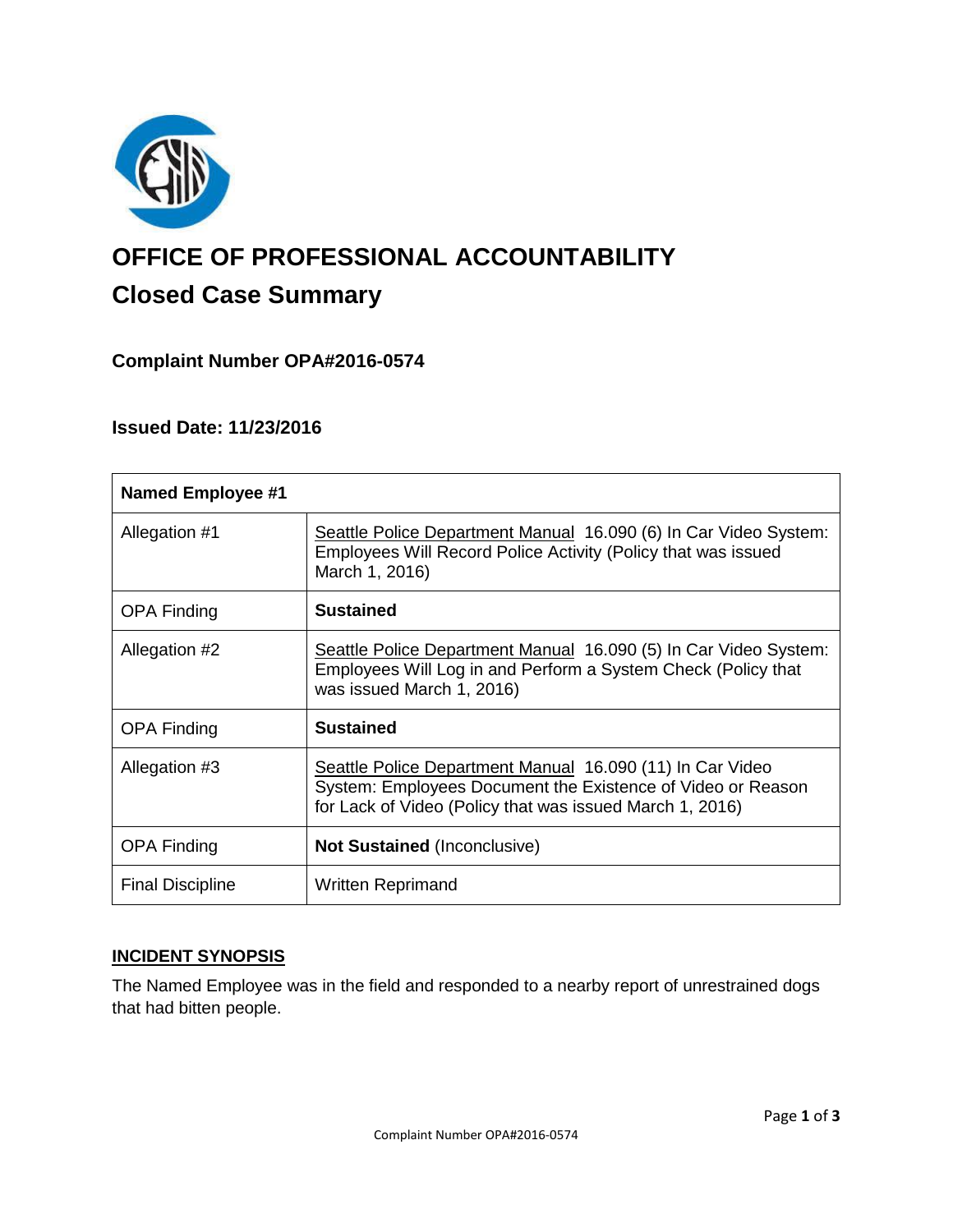### **COMPLAINT**

During a force investigation into the Named Employee's discharge of his firearm during a call for service, OPA investigators were unable to locate In-Car Video (ICV) for the Named Employee. The complainant, a supervisor within the Department, also discovered that the Named Employee might have previously violated the ICV policy multiple times.

## **INVESTIGATION**

The OPA investigation included the following actions:

- 1. Review of the complaint memo
- 2. Search for and review of all relevant records and other evidence
- 3. Interview of SPD employee

## **ANALYSIS AND CONCLUSION**

The complainant alleged the Named Employee failed to audio and video record police activity as required by policy. SPD policy requires uniformed officers operating an ICV-equipped SPD vehicle to record all police activity. The preponderance of the evidence showed the Named Employee responded to the scene of an incident and engaged in police activity. The Named Employee was in uniform and operating a SPD vehicle equipped with an ICV system. The evidence also showed there was no audio or video recording of the Named Employee's response to the scene or his activity while at the scene. Furthermore, the Named Employee had not logged into the ICV system or conducted a system check that day. The Named Employee told OPA he thought he activated the recording of the ICV system by turning on the emergency lights of his police vehicle.

In the course of this investigation, it was discovered that the Named Employee had not logged into the ICV system in an ICV-equipped vehicle as far back as the beginning of 2016. It was further discovered that the ICV system in the patrol vehicle used by the Named Employee had not been activated as far back as the beginning of 2015. Given the nature of the Named Employee's assignment that did not have him responding to dispatched calls for service, it was difficult to determine the number of incidents when the Named Employee would have been required to log in, perform a system check and record police activity. OPA followed up with the Named Employee's supervisor to recommend that the Named Employee be given clear guidance, given the nature of his assignment, regarding when he must conduct these steps.